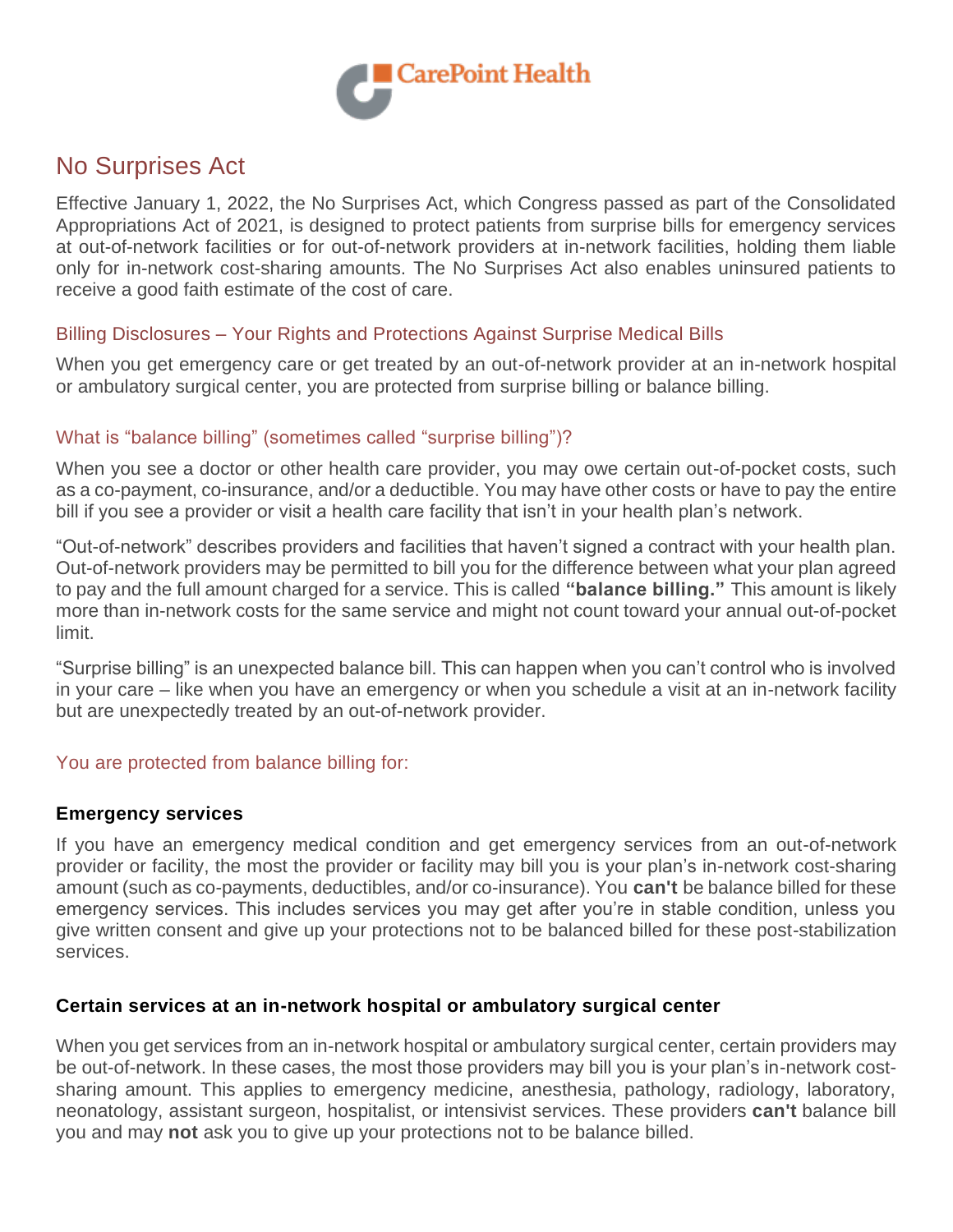

If you get other services at these in-network facilities, out-of-network providers **can't** balance bill you, unless you give written consent and give up your protections.

**You're never required to give up your protections from balance billing. You also aren't required to get care out-of-network. You can choose a provider or facility in your plan's network.**

When balance billing isn't allowed, you also have the following protections:

You are only responsible for paying your share of the cost (like the co-payments, co-insurance, and deductibles that you would pay if the provider or facility was in-network). Your health plan will pay outof-network providers and facilities directly.

Your health plan generally must:

- Cover emergency services without requiring you to get approval for services in advance (prior authorization).
- Cover emergency services by out-of-network providers.
- Base what you owe the provider or facility (cost-sharing) on what it would pay an in-network provider or facility and show that amount in your explanation of benefits.
- Count any amount you pay for emergency services or out-of-network services toward your deductible and out-of-pocket limit.

# **If you believe you've been wrongly billed, you may contact:**

**CarePoint Health Insurance Help Desk at 866-261-0801 Monday through Friday from 9 a.m. to 5 p.m.**

**For services rendered in New Jersey, you also may contact the New Jersey Department of Banking and Insurance at 609-292-7272 or file an online complaint at: [https://www.state.nj.us/dobi/consumer.htm.](https://www.state.nj.us/dobi/consumer.htm)**

**Or you may contact the Centers for Medicare & Medicaid Services, Department of Health and Human Services at 1-800-985-3059.**

*For more information about your rights under federal law, visit: [https://www.cms.gov/nosurprises/consumers.](https://www.cms.gov/nosurprises/consumers)*

*For more information about your rights under New Jersey law, visit: [https://www.state.nj.us/dobi/index.html.](https://www.state.nj.us/dobi/index.html)*